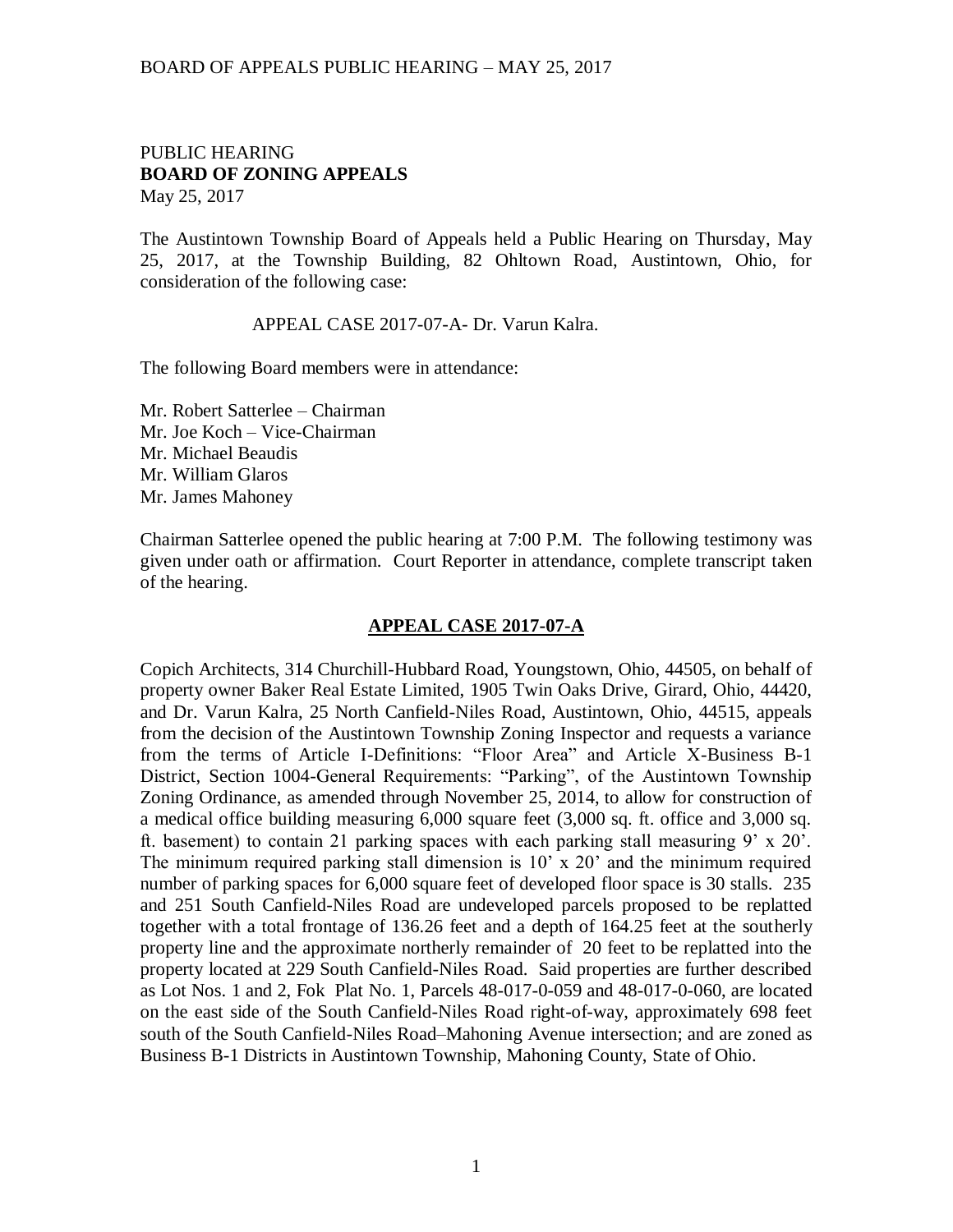# BOARD OF APPEALS PUBLIC HEARING – MAY 25, 2017

Zoning Inspector Crivelli read the applicant's letter of request dated April 20, 2017 into the case record, referenced a site plan, a proposed replat, interior drawings of the proposed first floor and basement, a conceptual color drawing of the front building elevation, a zoning letter dated March 6, 2017 regarding permitted uses and accompanying documents, the case mailing list and three plat maps prepared by the Zoning Office.

Mr. Satterlee stated the mailing list for case 2017-07-A will be incorporated into the case record.

John Copich, 314 Churchill-Hubbard Road, Youngstown, Ohio, 44505, advised Helen Copich was unable to attend the hearing and since the project inception they have added additional interior square footage. The upper level will contain 3,490 square feet and the basement will contain 3,260 square feet. The parking stalls count has been increased to 25 stalls.

Dr. Varun Kalra, 25 North Canfield-Niles Road, Austintown, Ohio, 44515, stated he has been in business since 2002. This is an opportunity for something nicer and bigger. At anyone time there will be 8 to 10 patients with maybe a maximum of 12. There are six staff members. The project will require about 18 parking spaces. The basement will not contain a patient use. The basement use will be for the office staff only. Some parents drop their kids off and then pick them up. The basement will contain a staff lounge area and an office.

Mr. Koch inquired about the tabulation of the square footage. Dr. Kalra stated they added square footage. Mr. Copich stated he would have to review the square footage as Helen did the calculations. There was discussion about calculating the square footage measurement from the outside of the wall verses the inside of the wall. Mr. Copich stated they would prefer to stay at 21 spaces. Dr. Kalra stated they would like to save some trees and will do some beautiful landscaping so as to become a centerpiece and one of the most beautiful offices in the township. Mr. Satterlee questioned the latest plan just submitted. There was discussion of the site plans and square footage calculations from the inside versus outside of the walls.

Zoning Inspector Crivelli advised that since this is an updated plan and does not meet what was advertised in the legal notice the Board may wish to consider a continuance. Dr. Kalra had no objection to a continuance. Mr. Satterlee suggested the architects calculate the square footage from the inside walls and update the parking calculations. Mr. Koch was in agreement with the suggestion. The "floor space" definition was reviewed by Zoning Inspector Crivelli.

Mr. Beaudis expressed concern with allowing the project to move forward with 21 spaces and how it may negatively impact a future owner/user of the building. Zoning Inspector Crivelli advised the property is zoned as a Business B-1 District and a new user will require an occupancy permit and stated Dr. Kalra is taking a risk by building with less than the required parking stalls. Dr. Kalra advised he understands the property is zoned